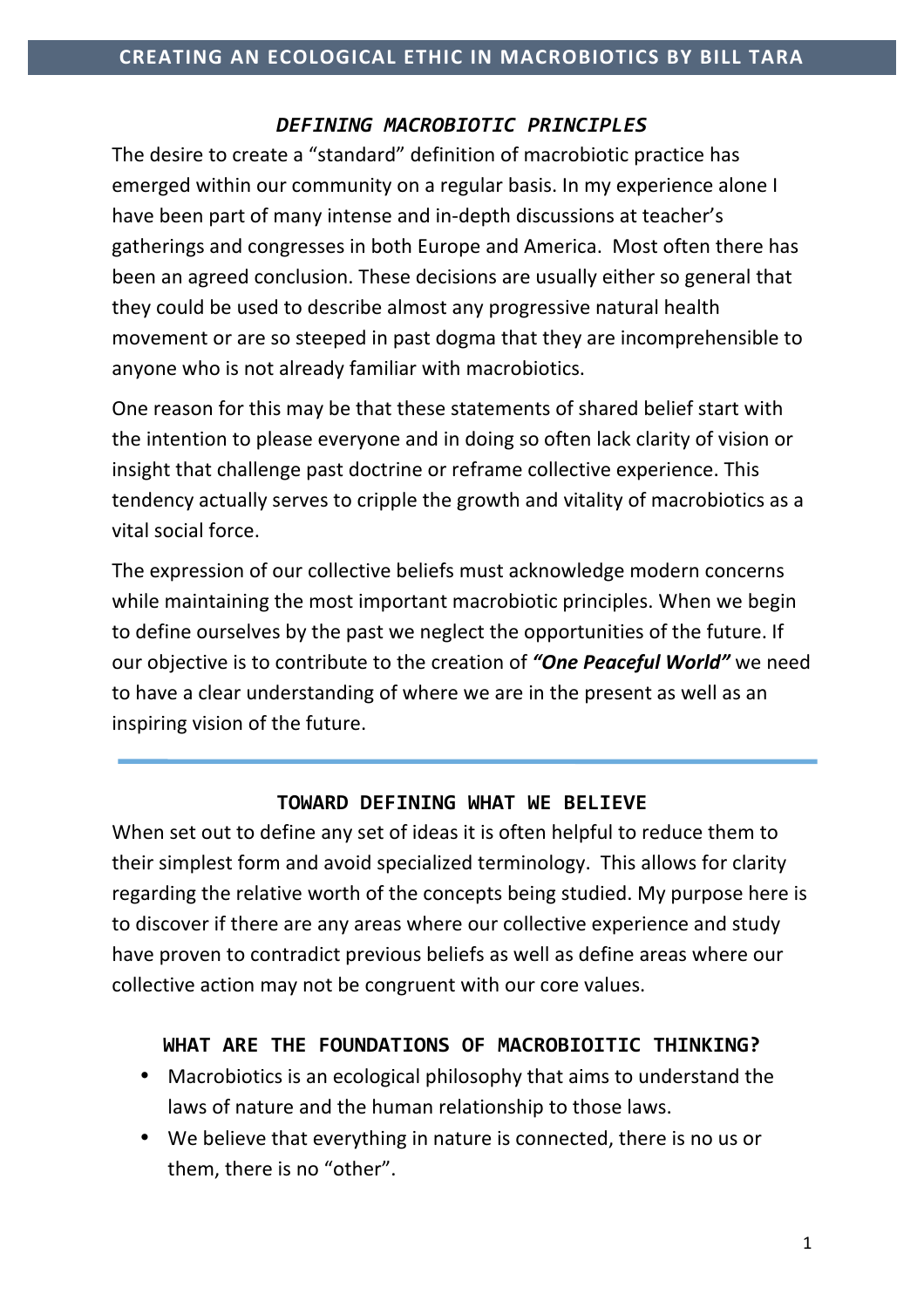- We believe that there is an order to natural process we believe in natural law.
- We believe that it is possible for humankind to perceive the order of nature through study, observation and experience.
- We believe that if we understand this order we can align our thoughts and actions with it and live a more vibrant, fulfilling and healthy life.
- Part of this process of alignment is the ability to change and adapt to new realities.

# **HOW DO OUR BELIEFS TRANSLATE INTO DAILY LIFE?**

- Macrobiotic teaching places great value on maximising individual and social health as an essential part of personal growth.
- The process of creating and maintaining health is a personal laboratory for understanding natural law through physical experience and the development of a visceral understanding of the world around us.
- We realize that creation of health includes a constellation of influences including (but not limited to) physical activity, emotional stability, intellectual curiosity, fulfilling relationships, a spirituality grounded on respect for life as well as good nutrition.
- Macrobiotics has always had a special focus on food choice and preparation. It is a fundamental part of the process of creating health. The food we eat, along with air and water, are the most intimate connection between our biological being and the environment.
- We acknowledge the fact that food choices have implications that effect the environment, social health, economic justice and a wide range of ethical issues as well as individual health.
- Making simple food choices is a way of reforming social attitudes about health as well as a daily reminder of our relationship with nature.
- Understanding our connection with nature, we make every attempt to live with gratitude and without the undue waste of resources.
- We always support the natural rather than the synthetic and chemical solution to foods, goods and services.
- The outcome of these actions lead to a greater commensal relationship to nature and a rejection of the parasitic values of modern society.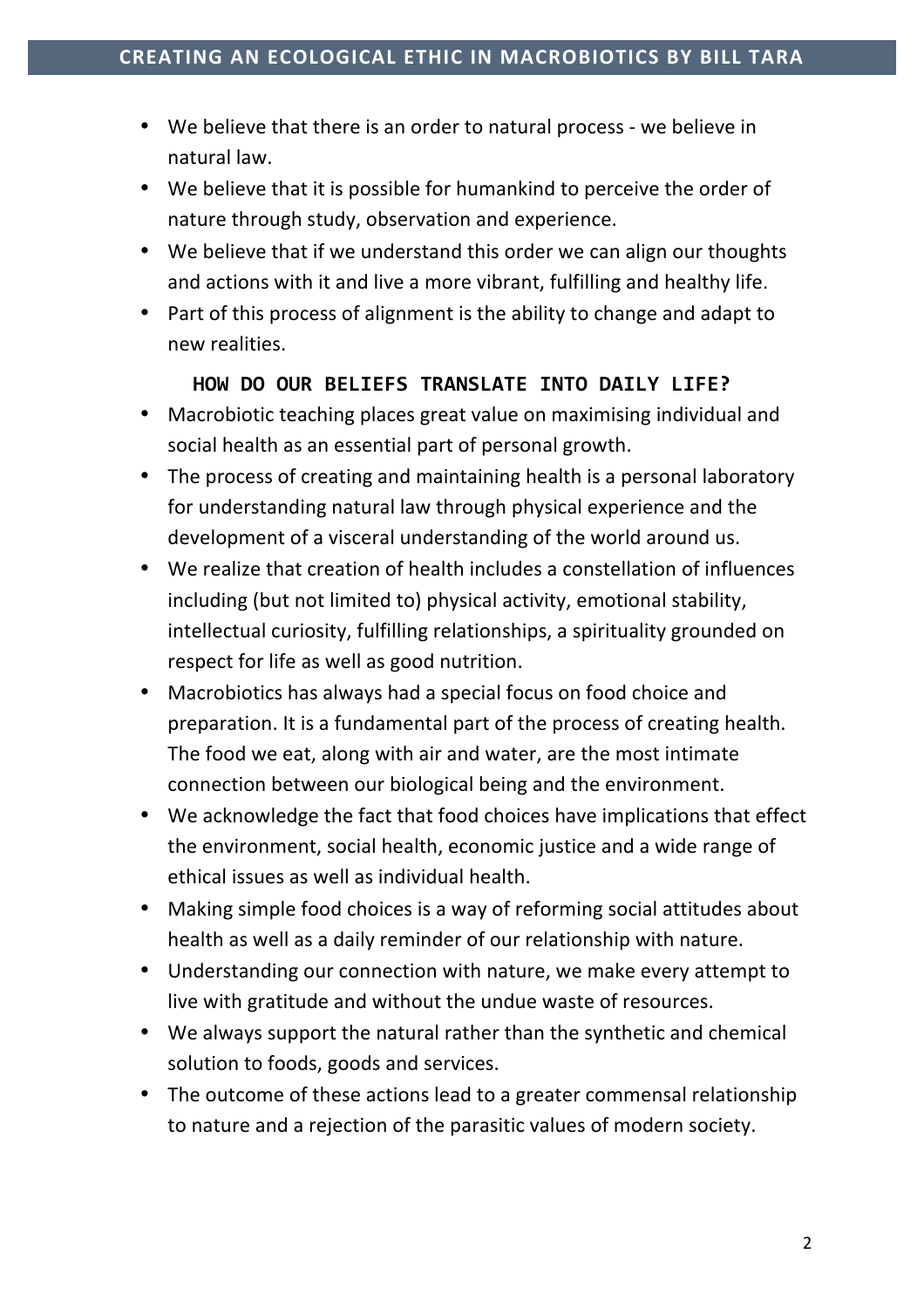## MACROBIOTICS AS A SOCIAL INFLUENCE

- The stated goal of the last generation of macrobiotic teachers was to work toward the creation of One Peaceful World.
- The challenge of any social movement is to stay true to its stated objectives and maintaining its founding principles while adapting to changes in the cultural environment.
- Contemporary macrobiotic practitioners find themselves in a unique position. The science of nutrition is steadily moving toward the dietary conclusions we have promoted for decades. The macrobiotic movement has played an important social role in this development.
- While public interest in and knowledge of nutrition has increased greatly over the past 20 years, interest in macrobiotics has diminished.
- The macrobiotic skill set includes abilities as such as cooking, home food processing, understanding seasonal eating, home remedies, the healing power of foods and a variety of useful techniques from ancient wisdom traditions. These skills can be important contributions to those who are changing their food habits in response to health concerns, environmental issues and ethical concerns.
- It is clear that one of the most certain contributions to the creation of One Peaceful World is changing the way our food is grown, processed, distributed and retailed. The modern food chain is a series of commercial, not biological relationships. Our fundamental beliefs should give us unique credibility on these issues, it has not.
- There is a case to be made that macrobiotics is not seen as unique in any way and simply blends in with other forms of "plant-based" nutrition.
- It may be that the tendency to cloak our thinking in a series of esoteric principles, the over-emphasis on individual "special needs" and lack of any dietary ethic creates confusion and lack of clarity.

# WHAT IS THE IMPORTANCE OF AN ECOLOGICAL FOOD ETHIC? Ethical issues are increasingly part of the debate on food quality. These ethical

considerations include, but are not limited to:

- $\circ$  The direct impact of specific foods which contribute to disease.
- $\circ$  The impact of chemicals in farming on health and the environment.
- $\circ$  The impact on small farms in poor countries by multi-nationals.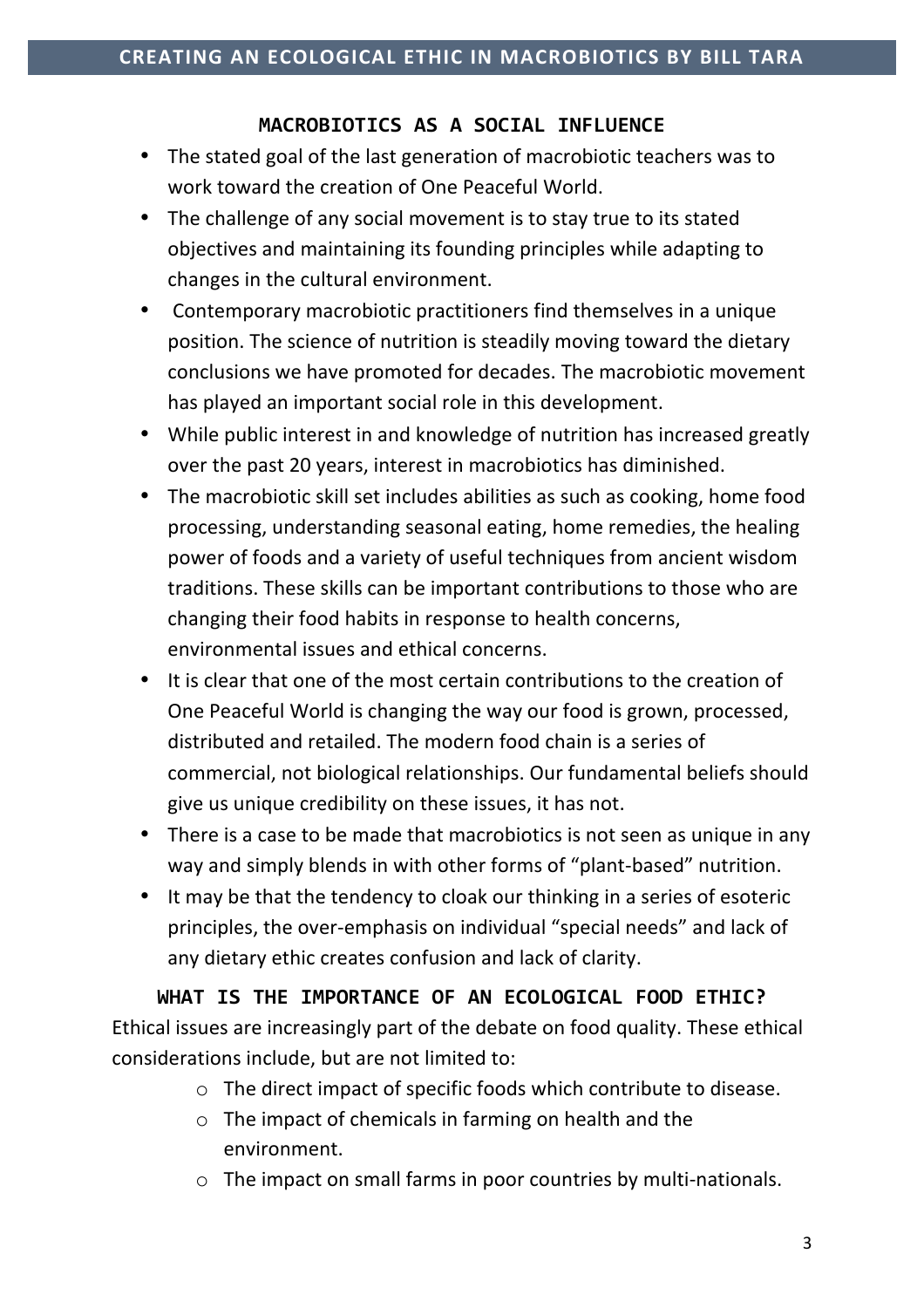- $\circ$  Food slavery.
- o International Food Security.
- $\circ$  The potential damage of GMO crops to health and environment.
- $\circ$  The spread of animal disease to humans (zoonosis).
- $\circ$  The use of land to grow food for animals rather than humans.
- $\circ$  The rapid depletion of fish stocks.
- $\circ$  The killing of sentient animals as a food source.

All of these issues are part of the evolving understanding of human nutrition and will become more dominant in the future. The question is if the macrobiotic community will be part of that evolution or not.

When we look at the above issues of nutritional ethics it is clear that the production and consumption of all animal foods produce the biggest negative influence. What holds us back from making a clear stand?

Perhaps a more important question for the macrobiotic teaching community is if our practice is coherent with the principles stated above. If macrobiotics is really about raising our consciousness, (or using Ohsawa's term, Judgement) why would we not promote the highest standard of practice toward that goal. In Kushi's Spiritual Development Seminars he taught that the most refined state of consciousness we attained was by avoiding all animal food. In Zen Macrobiotics, Ohsawa suggested that eating animal sourced foods were only used when there was no hurry to advance to the highest levels of judgement.

# SOME MACROBIOTIC CONCERNS

Macrobiotic practitioners have stated several concerns or objections about supporting an animal free approach to macrobiotics. I have addressed some of these below. I also acknowledge that there are many issues that would generally find group agreement but I have not addressed them here.

**Nutrition:** There is a general agreement that the modern diet, heavily dependent on animal fats, sugar, chemical additives and trans fats is killing us. Those populations that consume this diet consistently present the highest rates of NCD's. This has been shown in epidemiological studies since the 1950's and confirmed consistently by numerous studies.1,2,3,4

 

<sup>&</sup>lt;sup>1</sup> Chowdhury R, Warnakula S, Kunutsor S, et al. Association of dietary, circulating, and supplement fatty acids with coronary risk. Ann Intern Med 2014; 160(6):398-406.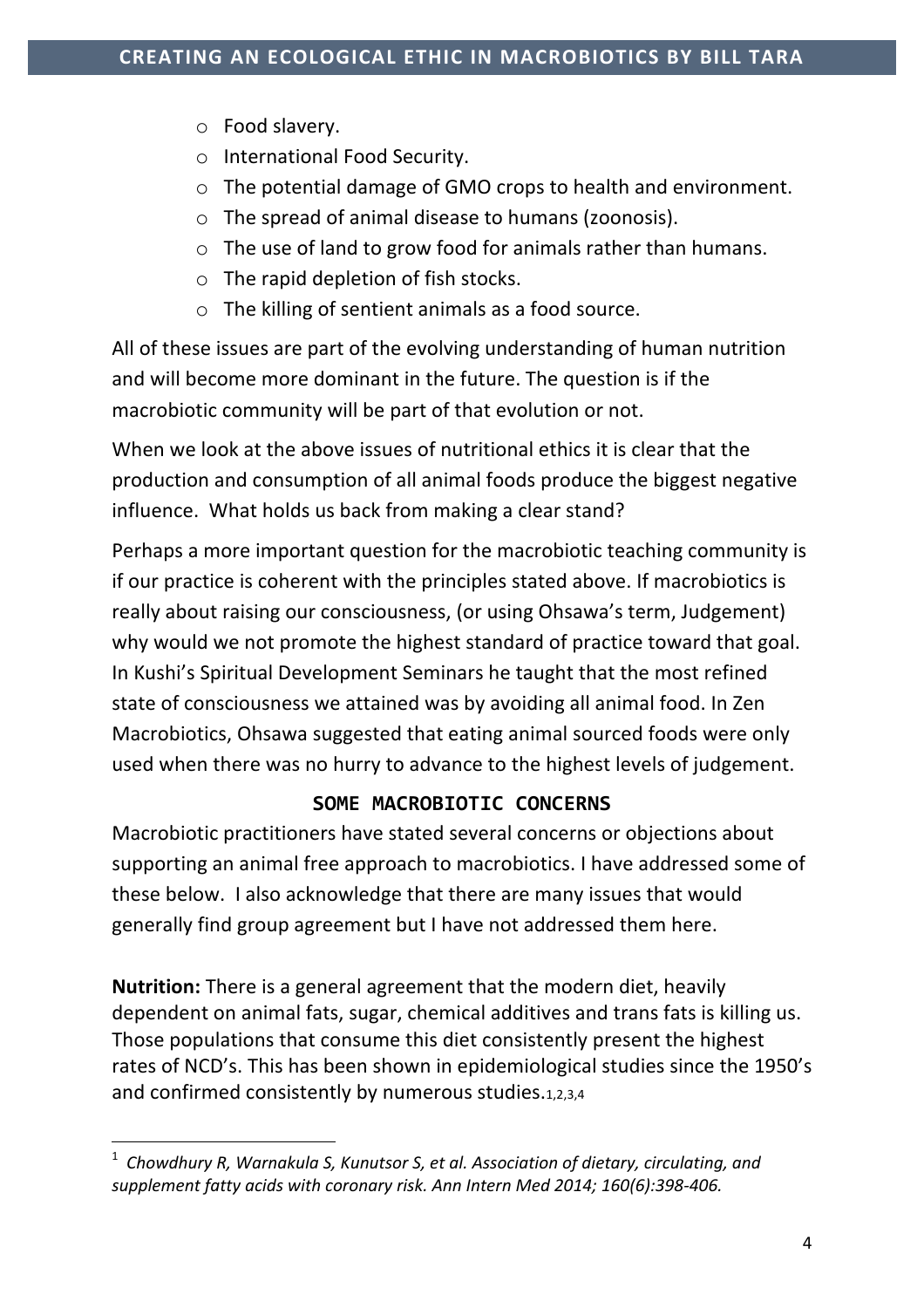The hundreds of studies that show the same relationship between the modern diet, particularly animal products and NCD's is over whelming. Even though we use a different and (I feel) more comprehensive method to reach the same results should not dissuade us from using this information.

**Tradition**: There are two parts to the macrobiotic resistance to the avoidance of all animal products regarding traditions. The first is anthropological and the second is the reference to macrobiotic culture.

When we reflect on food traditions from around the world we surely know that they were a direct response to environmental conditions such as soil, water, altitude, and weather as well as developed technologies. This is fundamental to the ecological macrobiotic world-view. Traditions were always a question of food availability, environment and cultural development. Stories of Maasai warriors, people living in deep jungles or native Inuit people are interesting but they are anomalies. The same is true of our real or imagined ancestors following the "traditional diet".

Regarding macrobiotic culture, it is important to use the same thinking that applies to any cultural group - leaders are mimicked. The fact that Michio was fond of fish is no more important that the fact that he smoked. The fact that Ohsawa included animal quality foods in 5 out of his 10 diets is as irrelevant as his views of the role of women. Respecting the teachings of these men and the courage of their commitment to a better word does not mean wholesale acceptance of everything that came out of their mouth (or went into it).

The physical and social environment we live has changed dramatically in the last century, even in the past 50 years and will keep on changing. It is the reality of the present not the past, that we must make balance with. It is the present that produces the challenges to our health. Tradition is interesting and often instructive but not a sensible guideline for the future.

**The Curious Story of The Fish: One of the most interesting theories put** forward by Ohsawa was his view of evolution. His observations on the

<u> 1989 - Jan Sarajević, politički predsjednik i politički predsjednik i politički politički politički političk</u>

3 Laaksonen DE, Nyyssonen K, Niskanen L, Rissanen TH, Salonen JT. Prediction of *cardiovascular mortality in middle aged men by dietary and serum linoleic and polyunsaturated fatty acids. Arch Intern Med 2005;165:193-199.*

<sup>4</sup>de Goede J, Geleijnse JM, Boer JM, Kromhout D, Verschuren WM. Linoleic acid intake, plasma cholesterol and 10-year incidence of CHD in 20,000 middle-aged men and women in the Netherlands. *Br J Nutr 2012;107:1070-6.*

<sup>&</sup>lt;sup>2</sup> Oh K, Hu FB, Manson JE, Stampfer MJ, Willett WC. Dietary fat intake and risk of coronary *heart disease in women: 20 years of follow-up of the Nurses' Health Study. Am J Epidemiol 2005;161:672-9.*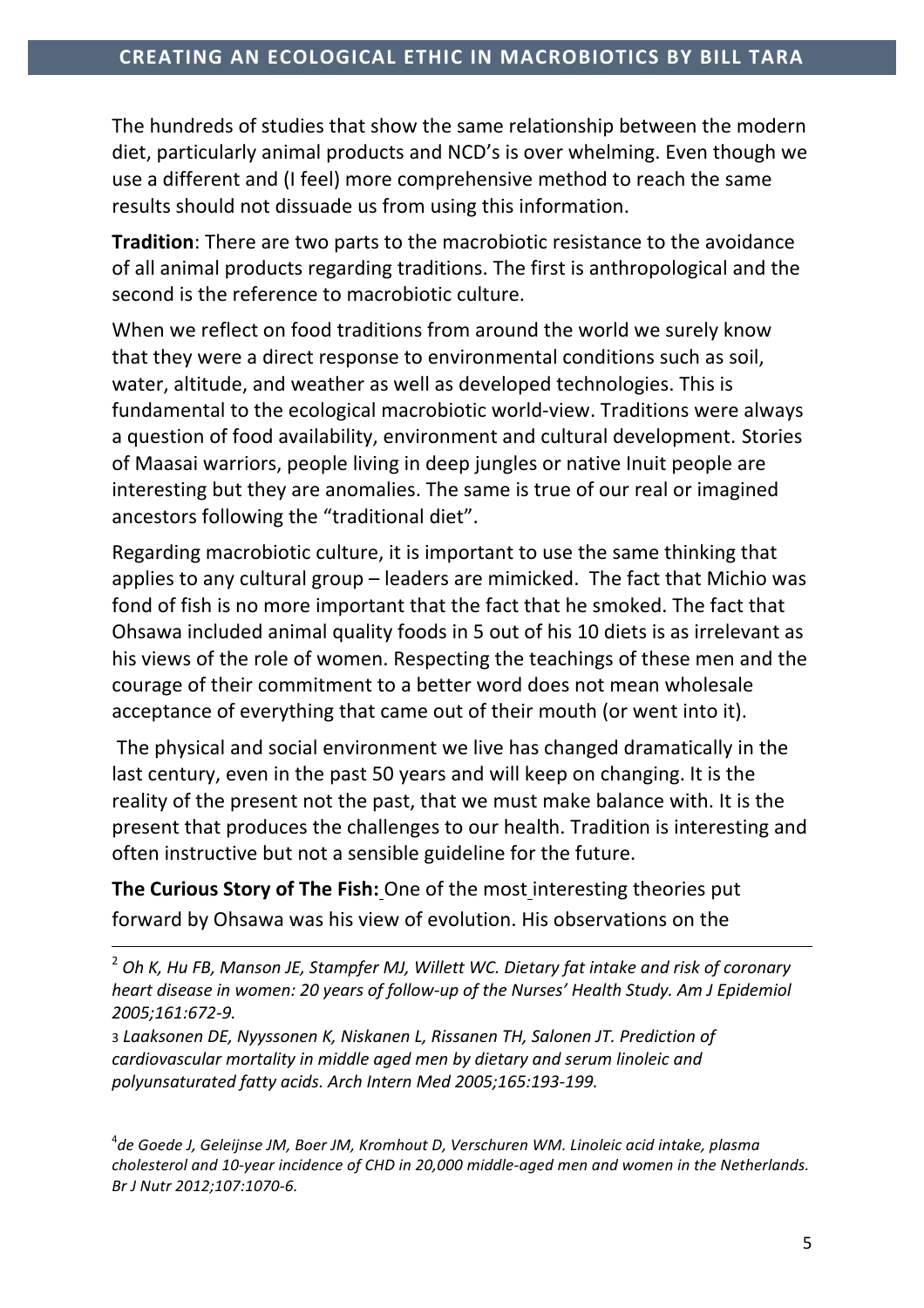connection between plant and animal morphology are fascinating (his time scale not so much). This model certainly affected macrobiotic food choices, even among those who never studied the template that Ohsawa proposed. This evolutionary template places human life at the apex. This is a very common idea and certainly not unique to him. After all man is made in "Gods Image". It is part of the hierarchy of nature that lays the groundwork for anthropocentric thinking and many of our present day environmental issues. This image of our relationship with nature is outmoded, regressive and goes against all environmental sensibility.

Human life is certainly more complex in structure that most life on the planet but it is also the most destructive. When we imagine that animal life is inferior rather than part of the support system of life on earth we feel free to abuse it. In macrobiotics, the idea that fish have a simpler nervous system and a more primitive structure served as a rationale for consuming them as the "acceptable animal". They were also one of the most popular animal quality foods in Japanese culture and reflected the eating traditions of our teachers.

Recent research shows that the lack of neural complexity does not demonstrate a lack of sentience. <sup>5,6</sup> I will return to sentience later. Every year fish stocks are ruined to a devastating degree. Any lack of attention to this is to contribute to a major ecological disaster.<sup>7</sup>

**Plants Are Sentient Too:** I would be the first to agree that the earth and everything on it is living. That does not mean that everything lives the same. Sentient creatures have a nervous system that allows them to respond. Animals respond and react, plants seem to only react. Even if plants had some form of sentience they would still be appropriate for human food at this time simply because we lack the ability to take water, soil and exposure to sun and create our body's needs.

**Everything Is Macrobiotic:** I hear this statement often and it is an attitude that runs counter to any ecological concern we might address. It is a simplistic attitude disguised as zen. It is simply relativism, the idea that there is no right

 

 $\frac{5}{10}$  Animal Cognition, January 2015, Fish intelligence, sentience and ethics, Department of Biological Sciences, Sidney Australia

 $6$  Dr. Victoria Braithwaite, "Do Fish Feel Pain?,

 $7$  http://www.onegreenplanet.org/animalsandnature/how-eating-seafood-kills-our-oceans/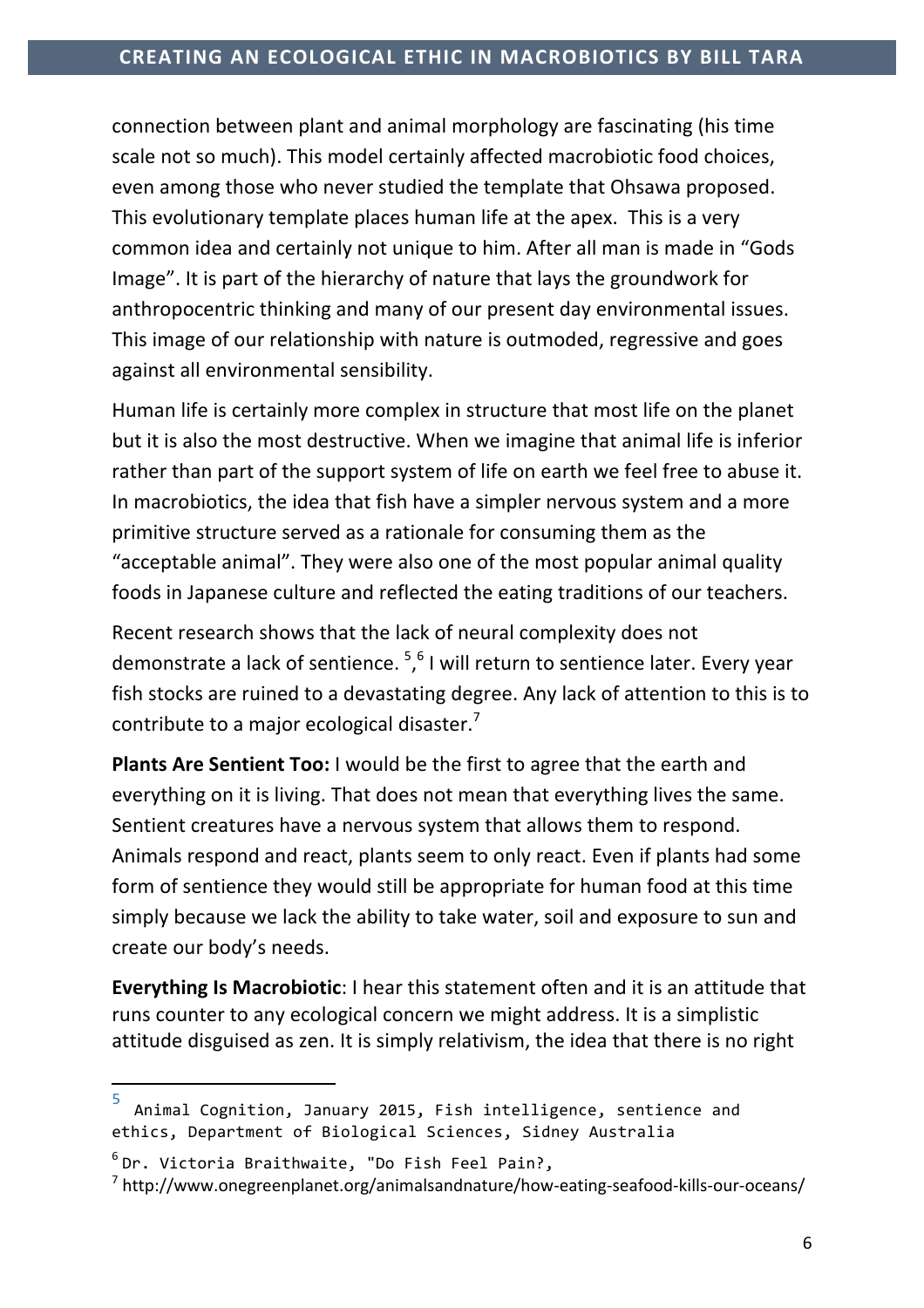or wrong, good or bad, up or down without a cultural or individual framework. We need to talk about this.

The way that Yin and Yang are used in macrobiotics defies any application of ethics or morality. I agree with that. Using Yin and Yang is a way of talking about objects, actions or ideas in comparison with other objects, actions or ideas. It is a system of measurement. In that sense, there are no values. In terms of Y&Y a hamburger is just a hamburger and a bowl of rice is simply a bowl of rice. It is convenient way of comparing the various aspects of nature. The fact that it is a system that is not concerned with values makes its use difficult when describing the subtleties of human behaviour.

If we really wish to create a healthy world and communicate that message to others we need to communicate values. If a person wants to lower cholesterol, then eliminating fats is a good idea. Yin and yang may come in handy in classification of different fats but the value of staying alive is the issue. Yin and yang cannot describe the value of anything only its characteristics. The classification of foods must be concerned with making choices that lead to health in the individual and society.

**Popularity/Acceptance/Exclusivity:** We can always find a way to deflect our own resistance by pointing to how many people will not do something. Every radical change in social evolution has required a high degree of commitment to actions that could be seen as dangerous, eccentric or laughable. That process lies at the base of cultural evolution.

We are faced with the same challenge that many of us faced in the 60's when we started eating this way. The food was not available and people thought it was weird or repulsive and even unpatriotic. We persevered regardless and opened a new chapter in the social understanding of food.

The rise of advertised "vegan" and "plant-based" cooking classes in macrobiotic circles means that the social acceptance for these ideas are certainly recognized. I am only hoping that the people giving those classes have made that shift themselves or it would appear dishonest.

When I hear, that people are resistant to eliminating all animal foods from their diet my response is that we are not communicating very well or that our focus is not on best options but on enabling people in their unhealthy habits.

**Dietary Rigidity:** Dietary rigidity is not being able to change. People who follow the modern diet are the most rigid on the planet. They are totally resistant to trying anything new and addicted to poor quality, environmentally damaging, disease producing junk. That is rigidity I am quite happy to eat with people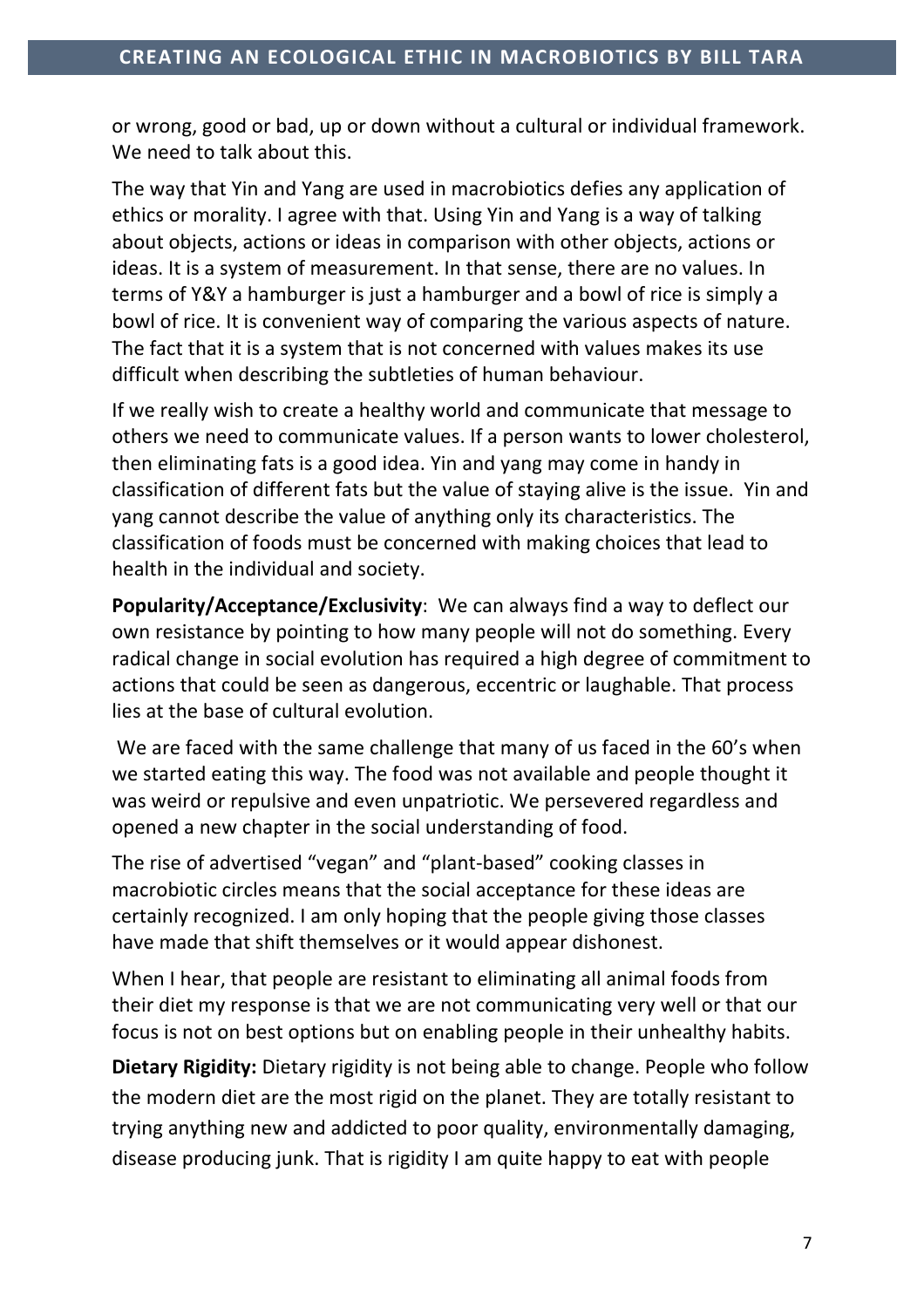who decide to eat differently to me. I never produce any critical observations about their choices. I don't get upset.

It is usually those who eat the modern diet that get upset about someone else eating differently, that is dietary rigidity. I am happy with my choices. **Personal Freedom:** Macrobiotics has always put itself forward as a beacon of self-determination and freedom. Freedom is certainly a valuable quality in life. Hopefully that freedom is an expression of the ability to do or not do. Our choices ultimately expose our consciousness (judgement). Where is our true north? If our goal is the creation of a Peaceful World do our actions show the truth of that goal?

Non-Credo is often suggested as a primary guide in macrobiotic thinking. It is an appealing invitation to question beliefs. I agree. That means that the leaning on non-credo as a reason for action gets called into question as well. This particular issue is often a code for "anything goes" and is not part of a serious inquiry. This inquiry would also call intuition into question. I hear macrobiotic people often claim that they are eating some unhealthy food because their intuition told them to. It usually means that they simply didn't know how to interpret a craving and deal productively with it. People all over the world engage in all sorts of unproductive and damaging behaviour because it seemed intuitively right.

### **IN CLOSING**

It is not a coincidence that foods that promote personal health also have economic, social, environmental and even psychological and spiritual advantages. That is what we call Karma. When we view these factors as "side benefits" we miss the point. When personal action is a reflection of natural justice a state of biological integrity is achieved. This is the condition we call health. 

The lack of compassion for life other than our own, the lack of appreciation for nature, the fear of change and frantic searches for instant gratification that characterize our society are woven into our food choices. Unravelling them is fundamental to creating a human ecology that can allow us to reach our full human potential. To me that is the essence of macrobiotics and something that our community needs to constantly renew and nourish.